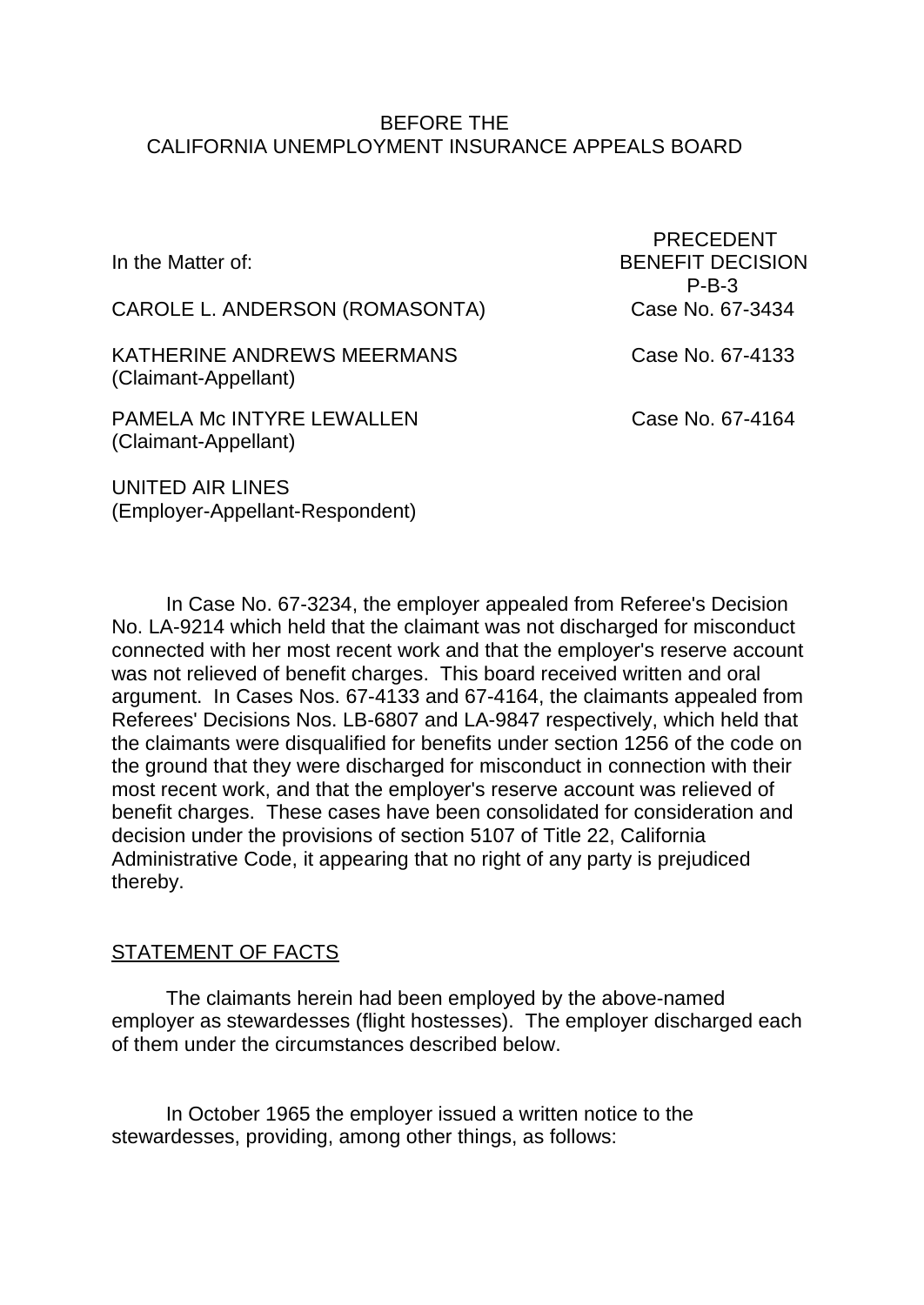"It is a condition of stewardess employment that stewardesses remain unmarried. Marriage of a stewardess automatically disqualifies her from the stewardess job. It is the company practice to consider stewardesses who give advance notice of marriage for ground jobs with the Company; however, such other employment is not guaranteed."

In addition to the foregoing, the employer on January 5, 1967 issued a notice entitled CONDUCT, which provided in pertinent part, "MARRIAGE - Stewardesses must remain unmarried."

In a pamphlet provided to new and prospective stewardesses appears the following statement:

"Here's what we need at United. Why not check your qualifications against the list below. . . . Single . . . the job of a United Air Lines stewardess is so challenging that we require that you remain single throughout your stewardess days."

This pamphlet also indicated that stewardesses were required to be at least 20 years of age.

Although the evidence contains some conflicts, we find that each of the claimants was aware of the company policy concerning marriage. Each of the claimants married, during her employment as a stewardess. The claimants did not inform the employer of their marriages because they wished to continue in their employment as stewardesses. The discharge of each came about because of her marriage. The employer alleged misconduct within the meaning of the Unemployment Insurance Code on the ground that the claimants violated company policy.

The claimant in Case No. 67-3234 worked for the employer for five and one-half years until she was discharged on May 6, 1967. She became married on April 17, 1966. She intended to fly as long as possible and did not intend to leave her work after being married.

Before her discharge she had been encouraged to resign. Some mention was made about a ground job. The claimant was informed that if she were transferred to ground work, she would not be able to protest her discharge through her union. The collective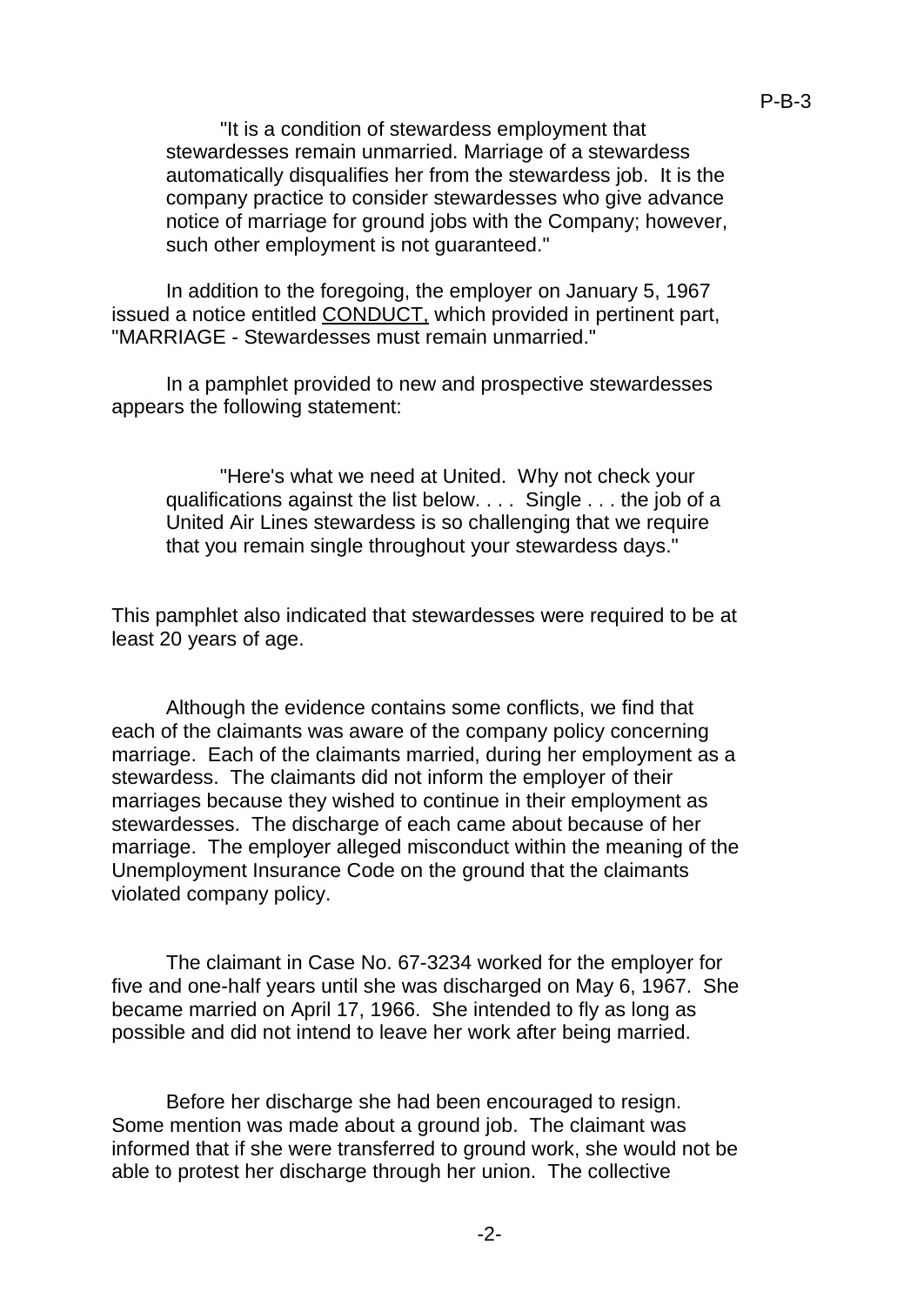bargaining agreement between the employer and the claimant's union is silent regarding the marital status of stewardesses.

P-B-3

Before her marriage the claimant had a poor attendance record. However, on January 26, 1967 her supervisor told her that her attendance record had improved during 1966 and that her work was acceptable. She was not absent from work in 1967.

Because of the claimant's seniority, her flight schedule permitted her to fly from Los Angeles to Chicago and return for a maximum of about 85 working hours per month. The claimant contended that a transfer to a ground job would require her to work a 40-hour week at about the same monthly pay that she was receiving for an 85-hour work month.

The employer's witness testified: "She was released for marriage and for that reason alone." The employer also testified:

". . . we do give stewardesses an opportunity to transfer to the ground prior to marriage; however, we have a published regulation which forbids a girl to be married, and once they break this regulation by marriage, we feel this is misconduct, and they have wilfully violated a regulation of the company, and therefore they are not eligible for transfer."

The claimant in Case No. 67-4133 was employed for about two years and nine months by the employer, and last worked on April 24, 1967. On October 22, 1966 the claimant was married but did not inform the employer of this fact.

In Case No. 67-4164 the claimant was employed as a flight stewardess for approximately four years - June 27, 1963 to May 1, 1967. Two years before her discharge the claimant was secretly married. She did not thereafter reveal her marriage to the employer. When it was discovered that she was married, she was summarily dismissed by the employer.

Each of the claimants contended that the employer's requirement with regard to unmarried stewardesses was a violation of federal law. The employer contended that inasmuch as there had been no ruling by the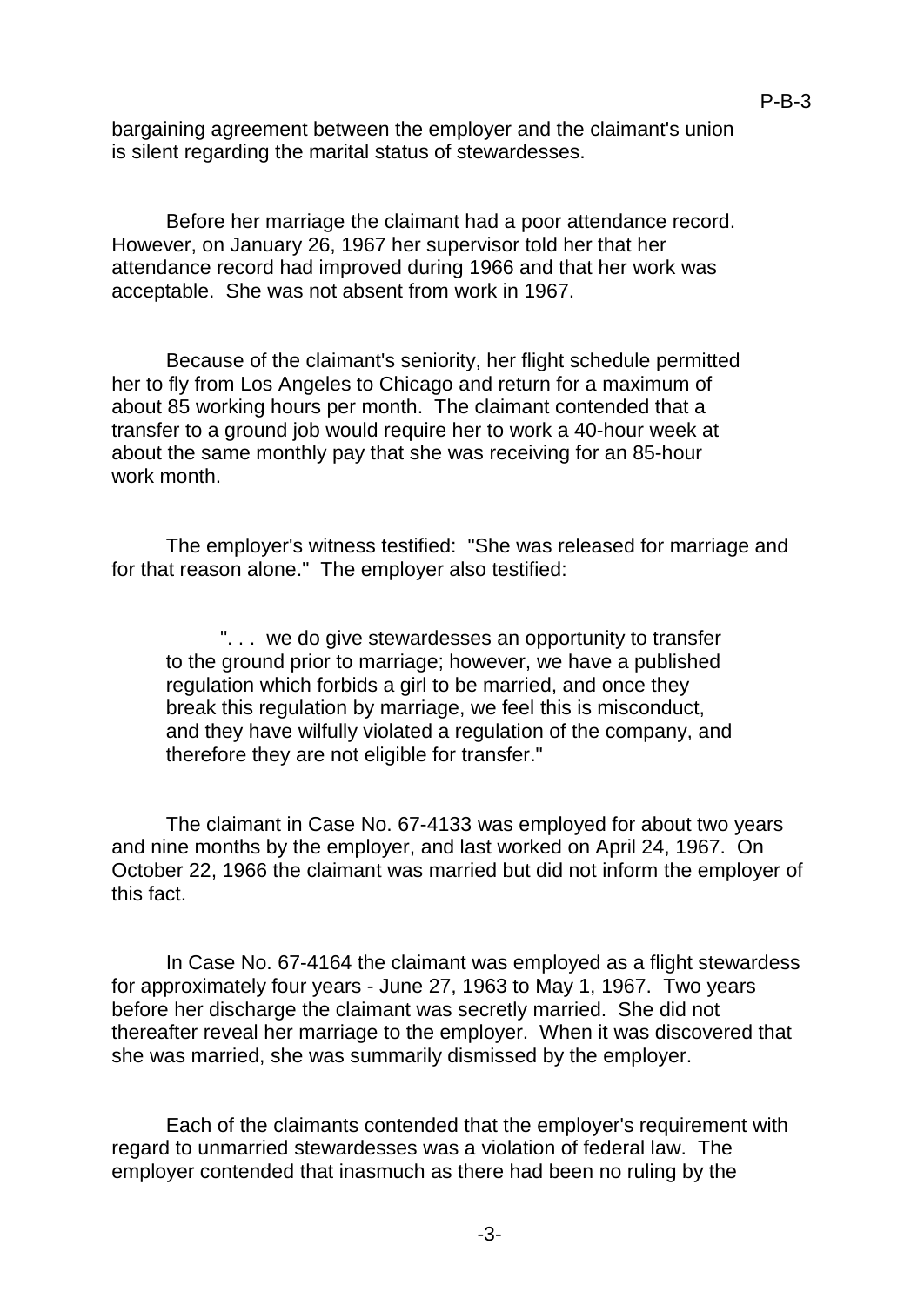Federal Equal Employment Opportunity Commission on the matter, the employer's requirement was proper.

According to the employer's personnel representative who testified at each of the hearings, the two principal reasons for the employer's rule (as argued by the employer before the Federal Equal Employment Opportunity Commission)

". . . concern the marketability of our product, the fact that our customers seem to prefer single women, and the fact that many stewardesses after marriage, we feel would have more difficulty keeping up with the unusual working schedule that a stewardess is required to have. I would say that those would be the two largest reasons and of course we realize the fact that this is a subject under discussion. Some air lines have married stewardesses. Others do not. It is possible that eventually United Air Lines may allow married stewardesses to fly, but we are taking the stand and have not yet been overruled by any Federal Court. . . ."

One claimant testified that experience on another air line proved that employing married airline stewardesses did not adversely affect regularity of attendance.

The employer has no such rule with respect to pilots or male stewards.

In Case No. 67-4133, the employer argued that the claimant was discharged not for marrying, but for violating the rule against marrying

The employer argued to us in Case No. 67-3234 that the discharge was for concealment of the marriage, but the evidence does not establish in any of the three cases that the discharges were for concealment. Although some testimony in Case No. 67-4164 implies that concealment was considered in the decision to discharge, the whole record in that case establishes that the discharge occurred "because [the claimant in that case] wilfully violated the published company rule," and the rule, which was in evidence, related to marrying, rather than to concealing or reporting that fact. The evidence in all three cases established that, if marriage occurs before transfer to a ground position, the workers are ineligible for transfer because they have violated the rule against a stewardess marrying.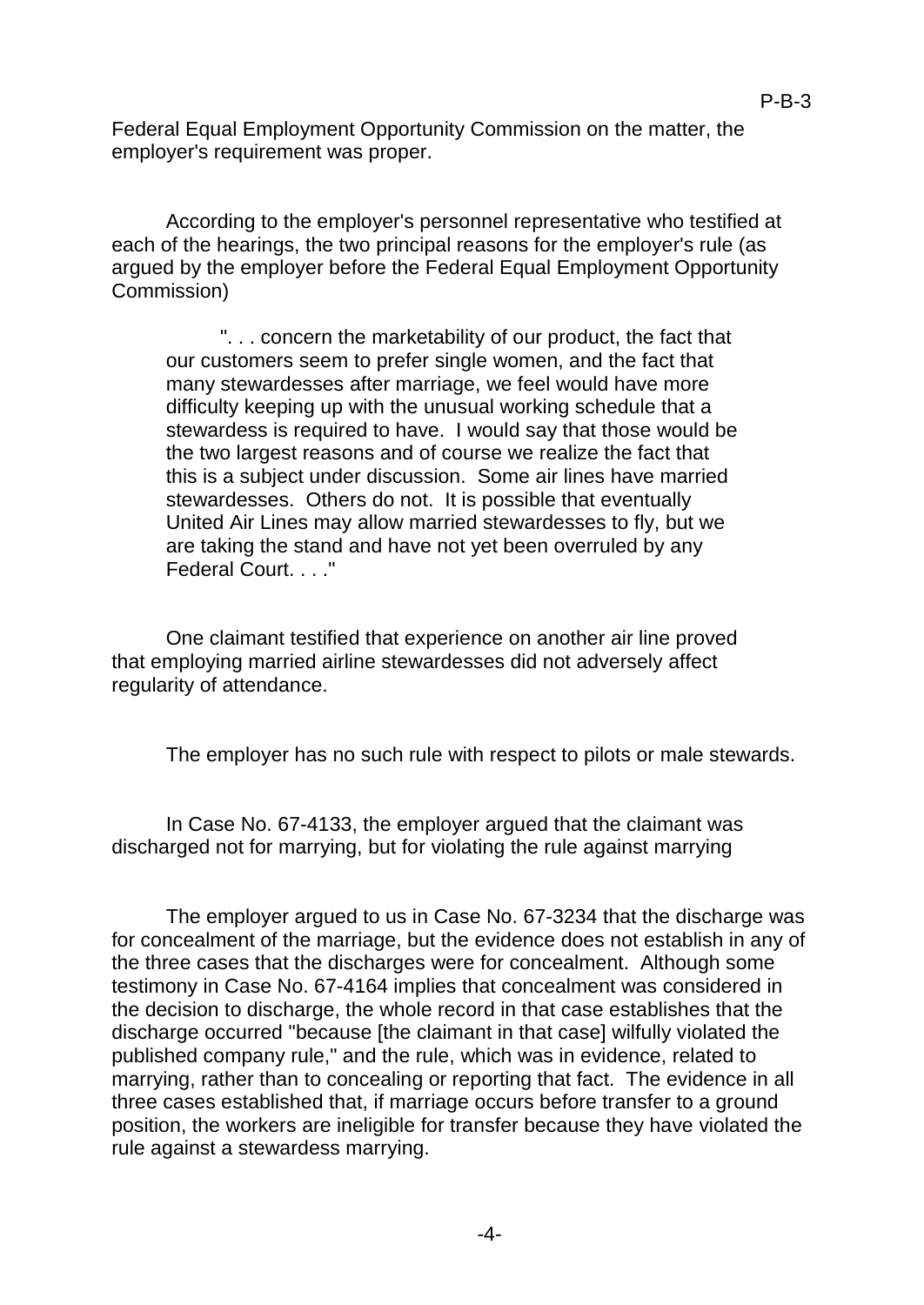### REASONS FOR DECISION

If a claimant is discharged for misconduct connected with his most recent work, then the claimant is disqualified for benefits under section 1256 of the California Unemployment Insurance Code for the period defined in section 1260 of the code; and, under sections 1030 and 1032 of the code, the employer's reserve account may be relieved of charges for benefits which may be paid to that claimant.

The term "misconduct" in this context has been defined by the California Appellate Court in Maywood Glass Company v. Stewart (1959), 170 Cal. App. 2d 719, 339 P. 2d 947. The court quoted with approval the following language from Boynton Cab Company v. Neubeck (1941), 237 Wis. 249, 296 N.W. 636,  $640<sup>1</sup>$ 

". . . the intended meaning of the term 'misconduct' . . . is limited to conduct evincing such wilful or wanton disregard of an employer's interests as is found in deliberate violations or disregard of standards of behavior which the employer has the right to expect of his employee, or in carelessness or negligence of such decree or recurrence as to manifest equal culpability, wrongful intent or evil design or to show an intentional and substantial disregard of the employer's interests or of the employee's duties and obligations to his employer. On the other hand, mere inefficiency, unsatisfactory conduct, failure in good performance as the result of inability or incapacity, inadvertencies or ordinary negligence in isolated instances, or good faith errors in judgment or discretion are not to be deemed 'misconduct' within the meaning of the statute."

The Boynton Cab case explains its use of this definition by saying:

"If mere mistakes, errors in judgment or in the exercise of discretion, minor and but causal or unintentional carelessness or negligence, and similar minor peccadilloes must be considered to be within the term 'misconduct', and no such element as wantonness, culpability or wilfulness with wrongful intent or evil design is to be included as an essential element in order to constitute misconduct within the intended meaning of the term as used in the statute, then there will be defeated, as to many of the great mass of less capable industrial workers, who are in the lower income brackets and for whose benefit the act was largely designed, the principal purpose and object under the act of alleviating the evils of unemployment by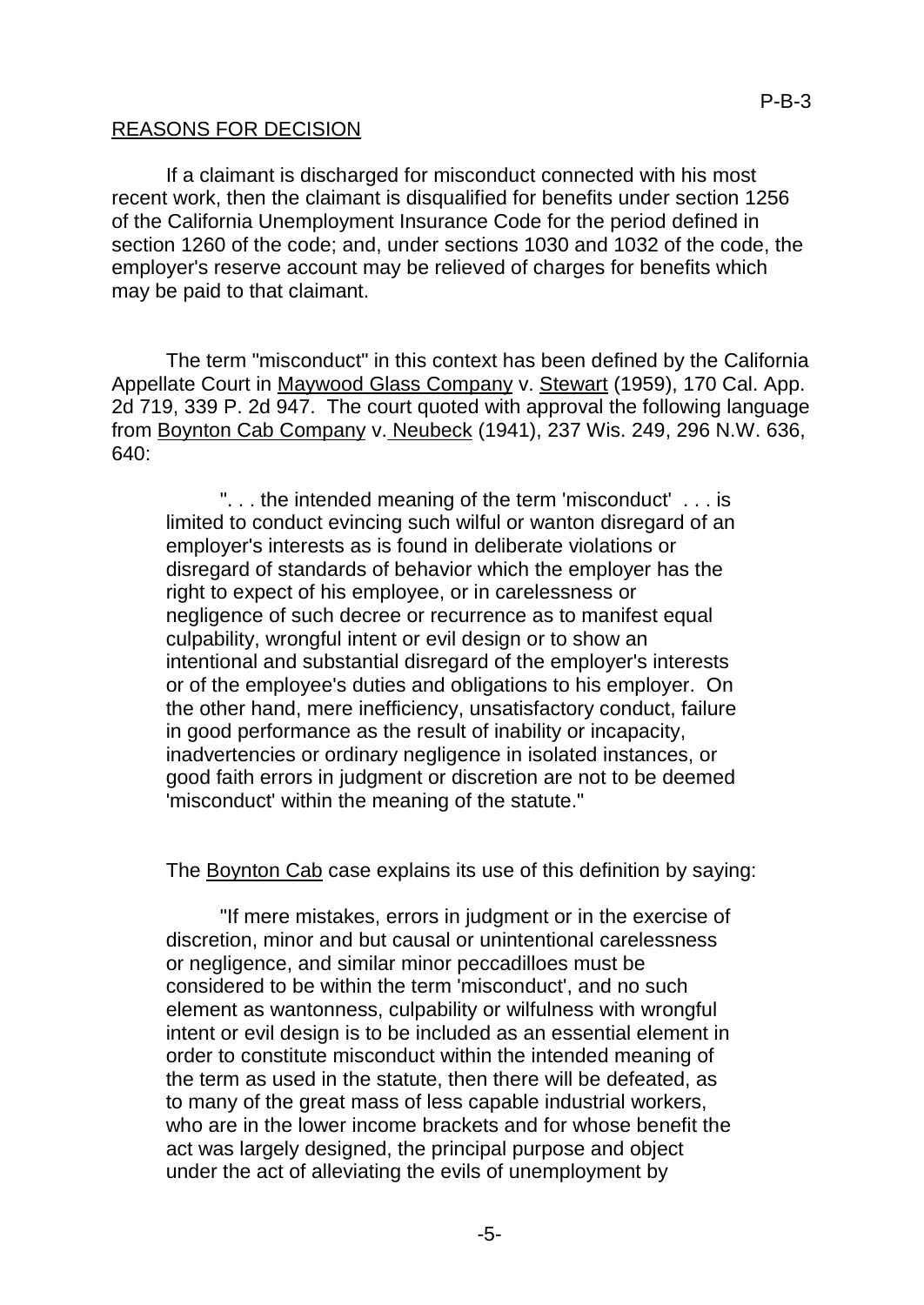cushioning the shock of a lay-off, which is apt to be most serious to such workers."

This definition of misconduct must be considered in the light of the basic purpose of the unemployment Insurance program alluded to in the Boynton Cab case. As expressed in section 100 of the Unemployment Insurance Code, this basic purpose is that unemployment benefits are for persons involuntarily unemployed through no fault of their own.

From this definition of misconduct and the underscoring on involuntary unemployment throughout section 100 of the code, it appears that "fault" in this context does not include mere inability, poor judgment, inefficiency, inadvertence, or even "ordinary negligence." As used in section 100, "fault" means intentional action which the person who claims benefits foresees, or which it may be reasonably inferred he must have foreseen, would tend to produce or prolong a period of unemployment and from which a reasonable person in the claimant's circumstances and with the claimant's knowledge and understanding, desiring employment and foreseeing such loss of employment, would necessarily refrain (see Sherman/Bertram v. California Department of Employment (1961), 202 Cal. App. 2d 733, 21 Cal. Rptr. 130).

Misconduct connected with the work then consists of four elements.

- (1) A material duty owed by the claimant to the employer under the contract of employment;
- (2) A substantial breach of that duty;
- (3) A breach which is a wilful or wanton disregard of that duty; and
- (4) Evinces a "disregard of the employer's interests," i.e., tends to injure the employer.

Thus, action which violates no duty is not misconduct (compare, for example, Milwaukee Transformer Co. v. Industrial Commission (1904), 22 Wis. 2d 502, 126 N.W. 2d 6).

The duty of an employee is to obey the employer's lawful and reasonable orders within the scope of the contract of employment, but not to "obey further . . . than is consistent with law" (Labor Code section 2856; May v. New York Motion Picture Corporation (1920), 45 Cal. App. 296, 187 P. 785, 788). Wilful violation of the employer's lawful and reasonable order is a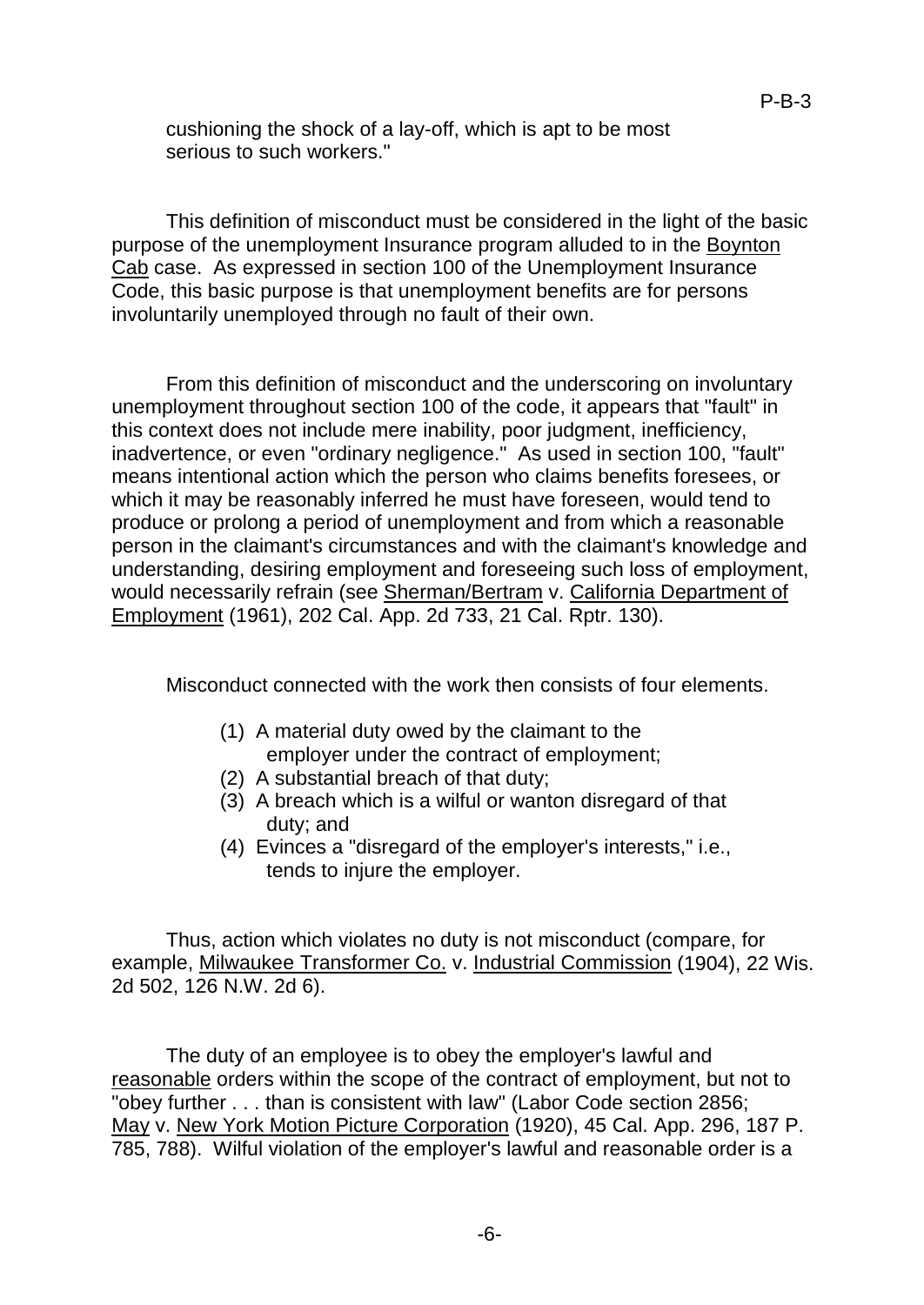breach of duty "like any other breach of contract" (Ehlers v. Langley & Michaels Co. (1925), 72 Cal. App. 214, 237 P. 55, 57).

A basic proposition essential to a clear understanding of these cases is that unemployment insurance laws must be applied in a manner consistent with public policy and other laws (Syrek v. Appeals Board (1960), 54 Cal. 2d 519, 7 Cal. Rptr. 97; Sherman/Bertram v. California Department of Employment (1961), 202 Cal. App. 2d 733, 21 Cal. Rptr. 130; California Unemployment Insurance Appeals Board Benefit Decisions Nos. 6770, 6805, 6812, and 6817).

Congress, the state legislature, and the courts have recognized that not every demand of an employer is a lawful one (Labor Code sections 222.5, 552, 922, 923, 1101, 1102, 1196, 1198, 1199, 1250, 1252, 1292 to 1294, 1350 to 1351, 1391 to 1393, 1420, and 2855; Labor-Management Relations Act of 1947, 29 U.S.C.A. section 141; Lockheed Aircraft Corporation v. Superior Court (1946), 28 Cal. 2d 481, 171 P. 2d 21, 166 A.L.R. 701; Fort v. Civil Service Commission (1964), 61 Cal. 2d 331, 38 Cal. Rptr. 625, 392 P. 385; Bowling v. Unemployment Insurance Commission (1966), Circuit Court of Lester Co., Civil Case No. 1725, reported in 4 Commerce Clearing House Unemployment Insurance Reporter, "Kentucky," paragraph 8285), even if the employee originally agreed to comply with such a demand (Civil Code section 1676; Labor Code section 2855; DeHaviland v. Warner Brothers Pictures (1945), 67 Cal. App. 2d 255, 153 P. 2d 983; Liberio v. Vidal (1966), 240 Cal. App. 2d 273, 49 Cal. Rptr. 520; Heaps v. Toy (1942), 54 Cal. App. 2d 178, 128 P. 2d 813).

Disobedience to unlawful demands does not constitute insubordination even though the illegality may not have been established by any court before the refusal to obey (Parrish v. Civil Service Commission (1967), 66 A.C. 253, 66 Cal. 2d \_\_\_, 57 Cal. Rptr. 623).

Two types of demand in particular concern us here. First, the California legislature has indicated that employers may not lawfully "make any inquiry ... which expresses, directly or indirectly, ... any intent to make ... discrimination" on certain prohibited bases (Labor Code section 1420). Similarly, we have previously recognized that if action based upon certain information is unlawful or against public policy, then there can be no duty to provide that information for the purpose of facilitating such unlawful or undesirable action (Benefit Decision No. 6817).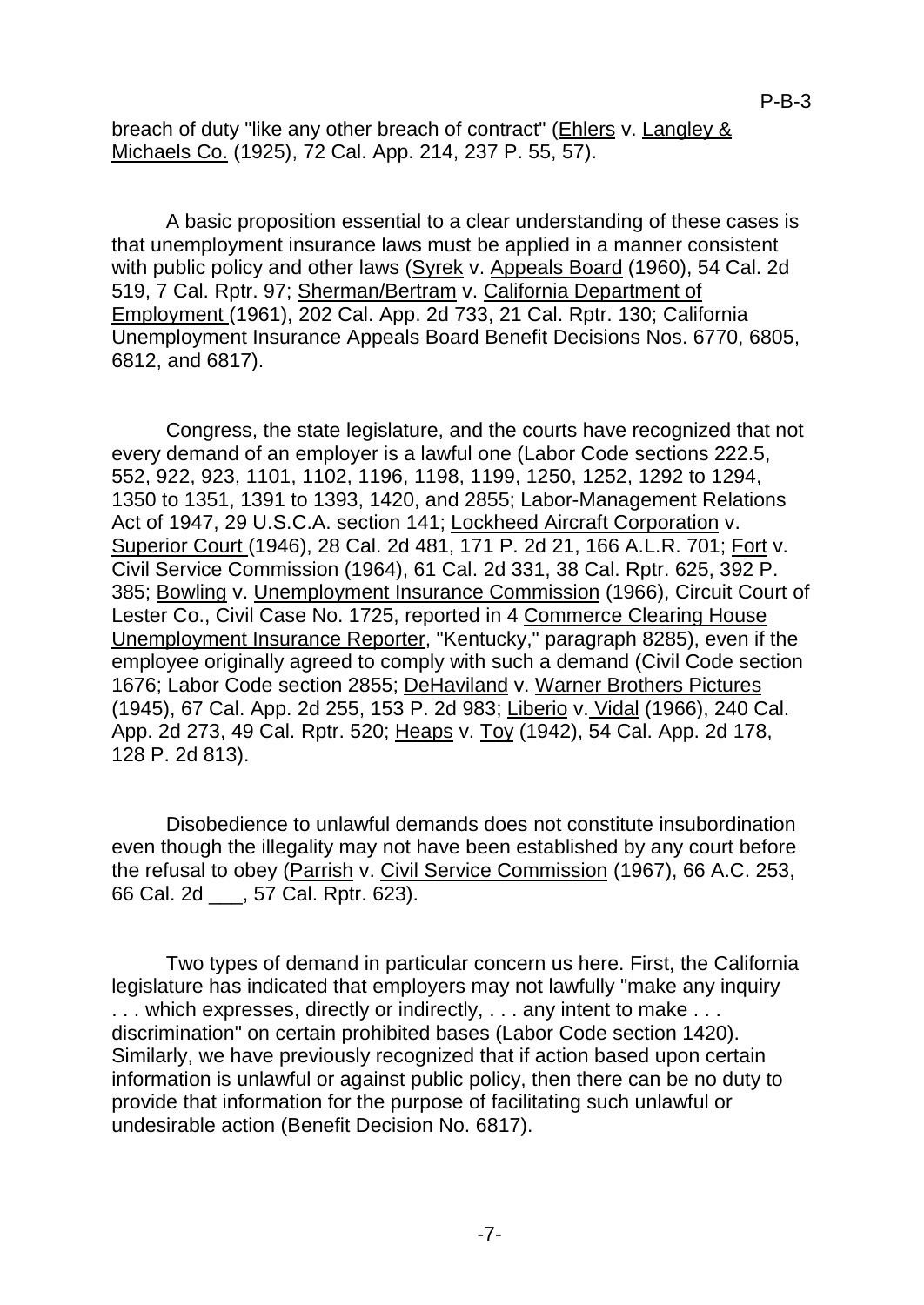Secondly, the California Civil Code provides in part:

Section 1607. "CONSIDERATION LAWFUL. The consideration of a contract must be lawful within the meaning of section 1667. \* \* \*

Section 1667 WHAT IS UNLAWFUL. That is not lawful. which is:

"1. Contrary to an express provision of law.

"2. Contrary to the policy of express law, though not expressly prohibited; or

"3. Otherwise contrary to good morals."

The Unemployment Insurance Code itself describes the general public policy of the State of California against unreasonable job discrimination. Section 2070, relative to older workers, states:

"It is the public policy of the State of California that manpower should be used to its fullest extent. This statement of policy compels the further conclusion that human beings seeking employment, or retention thereof, should be judged fairly and without resort to rigid and unsound rules that operate to disqualify significant portions of the population from gainful and useful employment. Accordingly, use by employers, employment agencies, and labor organizations of arbitrary and unreasonable rules which bar or terminate employment on the ground of age offend the public policy of this State."

Various other state and federal laws establish public policy against certain kinds of employment discrimination (Labor Code sections 132a, 923, 1101, 1102, 1197.5, and 1420; and 42 U.S.C. section 2000e-2, Public Law 88, 88-352 2d 701, 78 Stats. 253). Accordingly, we have on a number of occasions refused to deny unemployment benefits to persons whose unemployment was initiated or prolonged because of certain job discriminations not based on actual performance (Benefit Decisions Nos. 5641, 5714, and 5934), including the type of discrimination here involved (Benefit Decision No. 6659).

More specifically, California Civil Code section 1676 states as follows: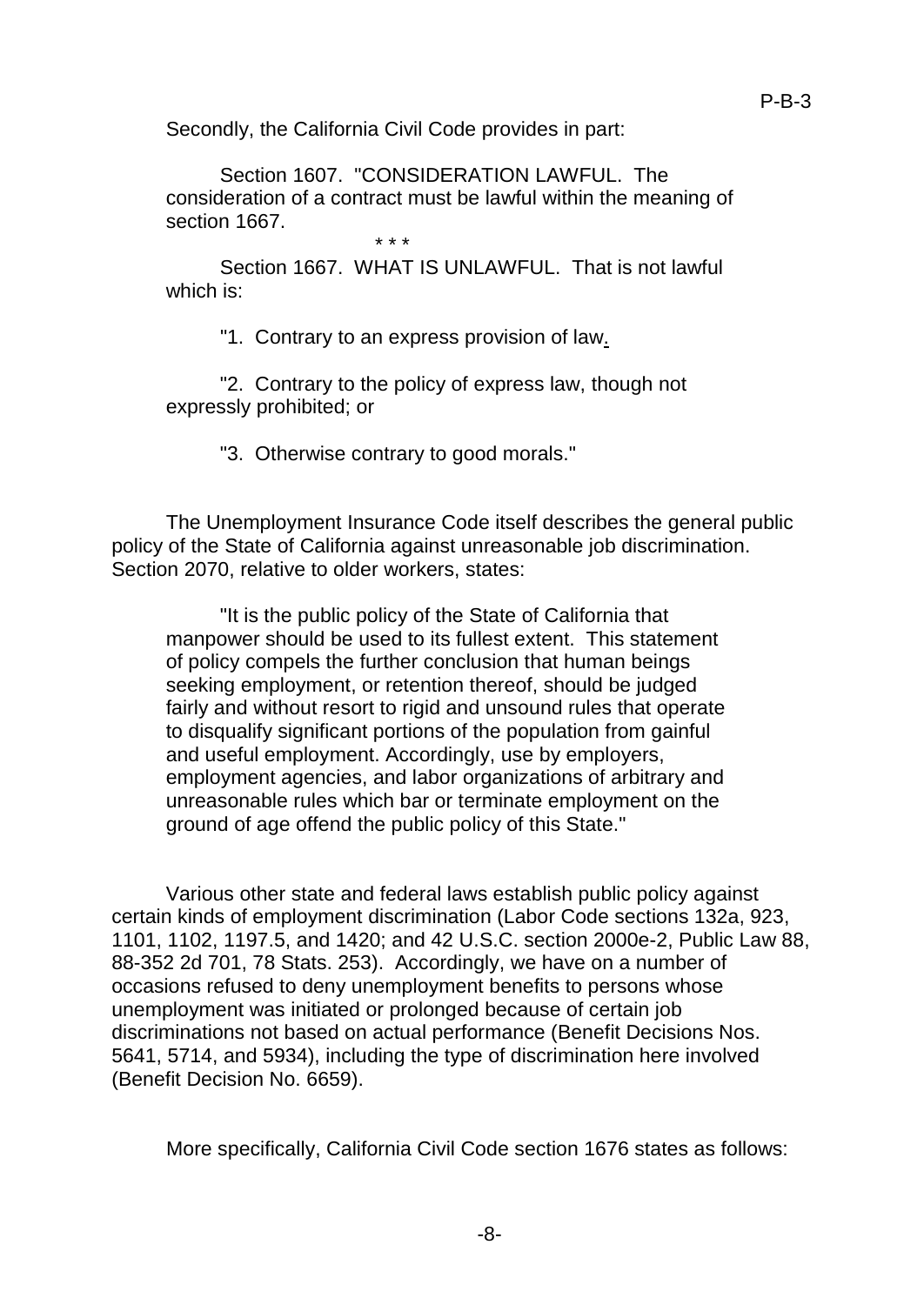"CONTRACT IN RESTRAINT OF MARRIAGE, VOID. Every contract in restraint of the marriage of any person, other than a minor, is void."

This statutory provision applies to an oral contract of employment, as pointed out in Heaps v. Toy, cited above. The court emphasized that this quoted section applies in broad terms to the marriage of " 'any person' other than a minor . . . . If the legislature had intended to exempt . . . [someone other than a minor] it doubtless would have inserted . . . qualifying language to that effect." The court then distinguished ordinary contracts, covered by this statutory restriction, from conditions in gifts, wills, and property settlement and support agreements between husband and wife.

In view of the minimum starting age for stewardesses and the length of the present claimants' employments, we reasonably infer that they were not minors at the times of their marriages. The employer's rule against marriage of its adult stewardesses, under which it discharged the present claimants, therefore, clearly offends the public policy of this state as expressed in section 1676 of the Civil Code. The employer's contention, set forth in one of these cases, that a real distinction exists between discharge for getting married and discharge for violation of a rule prohibiting marriage, is without merit.

The employer contends that the decision with respect to whether or not the no-marriage rule is a proper one belongs with the Equal Employment Opportunity Commission rather than with this board, on the ground, that a proceeding is currently pending before that commission regarding the same issue under the federal Civil Rights Act of 1964 (P.L. 88-352, 78 Stat. 265, 42 U.S.C.A. 1981 ff.).

This federal act provides in pertinent part that it is unlawful for an employer to discriminate in hiring or discharge of employees on the basis of sex (section703(a) (1) of Title VII of the act) unless the basis for the employer's

practice is a bona fide occupational qualification reasonably necessary to the normal operation of that particular business or enterprise (Act section 703(e)  $(1)$ ).

The applicable federal regulations (29 C.F.R. section 1604.3) provide that a rule prohibiting or restricting employment of married women which does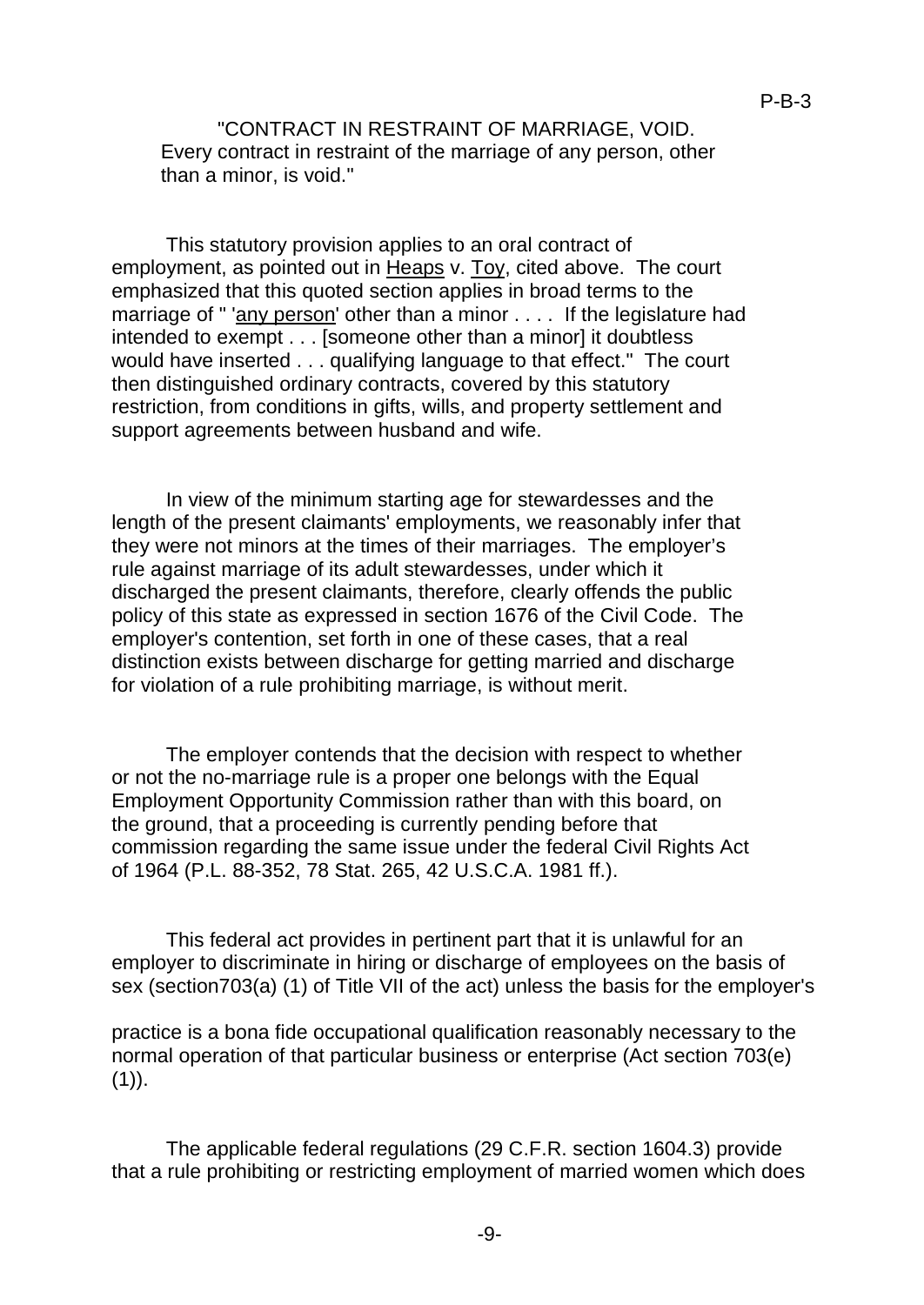not also apply to married men constitutes discrimination based upon sex and is therefore unlawful under Title VII of the Civil Rights Act, except as limited by section 703(e) (1), cited above. The regulations further provide (section 1604.1(a)) that the exception based upon a bona fide "occupational qualification" should be narrowly interpreted; and, in particular, that the exception does not extend to a practice based upon the apparent preference of the employer's clients or customers except where necessary for the purpose of authenticity or genuineness, as in the acting profession. As in the state law mentioned earlier, section 1604.6 of the federal regulations prohibits inquiry which "expresses directly or indirectly any . . . [such forbidden] discrimination . . . ."

While the Equal Employment Opportunity Commission has not yet issued a decision or ruling concerning discrimination against married air line stewardesses, the commission's general counsel declared in opinion letters issued on September 30, 1965 and October 6, 1965 (GC 147-65, GC 212-65, and GC 322-65, cited in C.C.H. Employment Practices Guide Par. 17,251, No. 8-73, November 12, 1965; see also Par. 1210, No. 35-24 and Par. 1219, No. 35-30, January 20, 1967) that any corporate policy or collective bargaining agreement which requires the dismissal of married women is violative of law.

We are concerned here, however, only with qualification for unemployment benefits under state law, not with enforcement of the employment contract as such (see Douglas Aircraft Company v. California Unemployment Insurance Appeals Board (1960), 180 Cal. App. 2d 636, 4 Cal.Rptr.723, where the employer initiated a termination of employment pursuant to a contract provision relating to pregnant employees). Regardless of whether state law or federal law controls the enforcement of the employment contract in the situations now before us, and regardless of whether the employer's policy is therefore unlawful under federal law, the Unemployment Insurance Code, which determines whether a claimant is entitled to unemployment benefits, is a law of this state and as such must be construed in the light of the public policy of this state. In defining "misconduct" under state law, we cannot recognize an employee's duty to obey a rule, or to provide an employer with information desired solely for the purpose of enforcing a practice, if such rule or practice is against the public policy of this state. If, however, the employee conceals information solely on the basis of his own judgment that the employer's rule or practice is improper, he acts at his peril; his concealment is misconduct if the rule or practice is in fact not against public policy.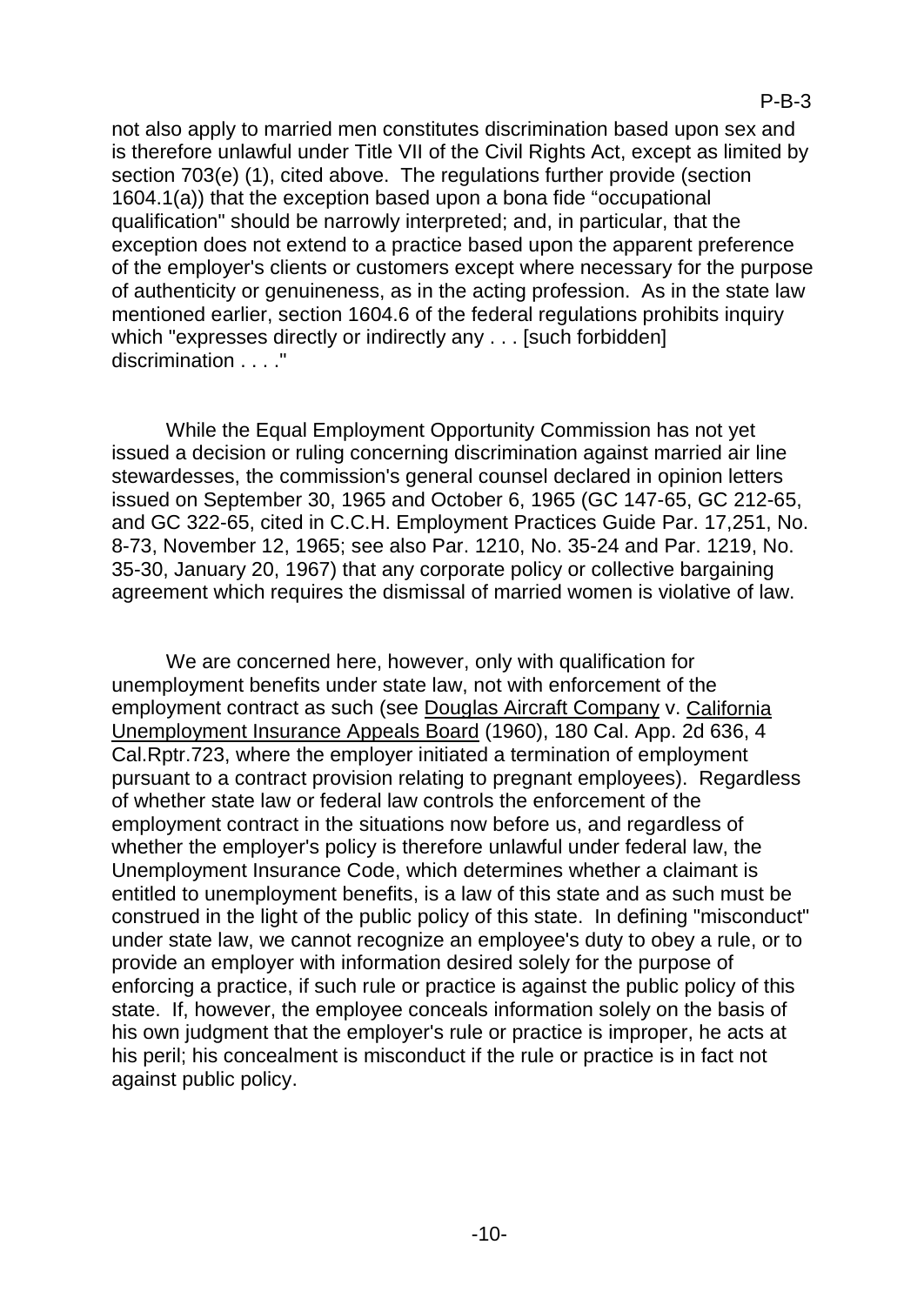We conclude that the public policy of this state as expressed in its statutes is opposed to unreasonable employment discriminations in general and employment contracts in restraint of marriage in particular. The present employer rule constitutes a contract provision clearly within that description. We therefore cannot regard the claimants' violations of that restraint as "fault" as that term is used in section 100 of the code or as "misconduct" within the meaning of that term as used in sections 1256, 1030, and 1032 of the code. These claimants were therefore discharged for conduct not amounting to misconduct connected with the work under the law.

We need not discuss at length the employer's contention that the claimants could have avoided unemployment by seeking transfer before marriage. To demand that they do so would defeat the legislatively declared public policy described above. We therefore cannot say that their failure to do so either constituted misconduct connected with their work, or that such failure was without good cause if it be argued that the resulting loss of employment was in some indirect sense "voluntary."

While the facts set forth and discussed herein represent a composite of the facts disclosed by the records in each of the cases before us, we have concluded that the record of each case considered separately is sufficient to support the conclusions which we have reached.

We have reached these conclusions after a thorough re-examination of our prior decisions concerning the fundamental issue now before us (Benefit Decisions Nos. 6659, 6726, and 6820; Case No. 66-2092 and other cases). We approve the result reached by us in Benefit Decision No. 6659. We disapprove the views expressed in Benefit Decision No. 6726 and Case No. 66-2092, because a concealed violation of a rule which is contrary to public policy does not constitute misconduct within the meaning of the law. We reserve judgment on circumstances such as existed in Benefit Decision No. 6820 to a time when similar facts are before us.